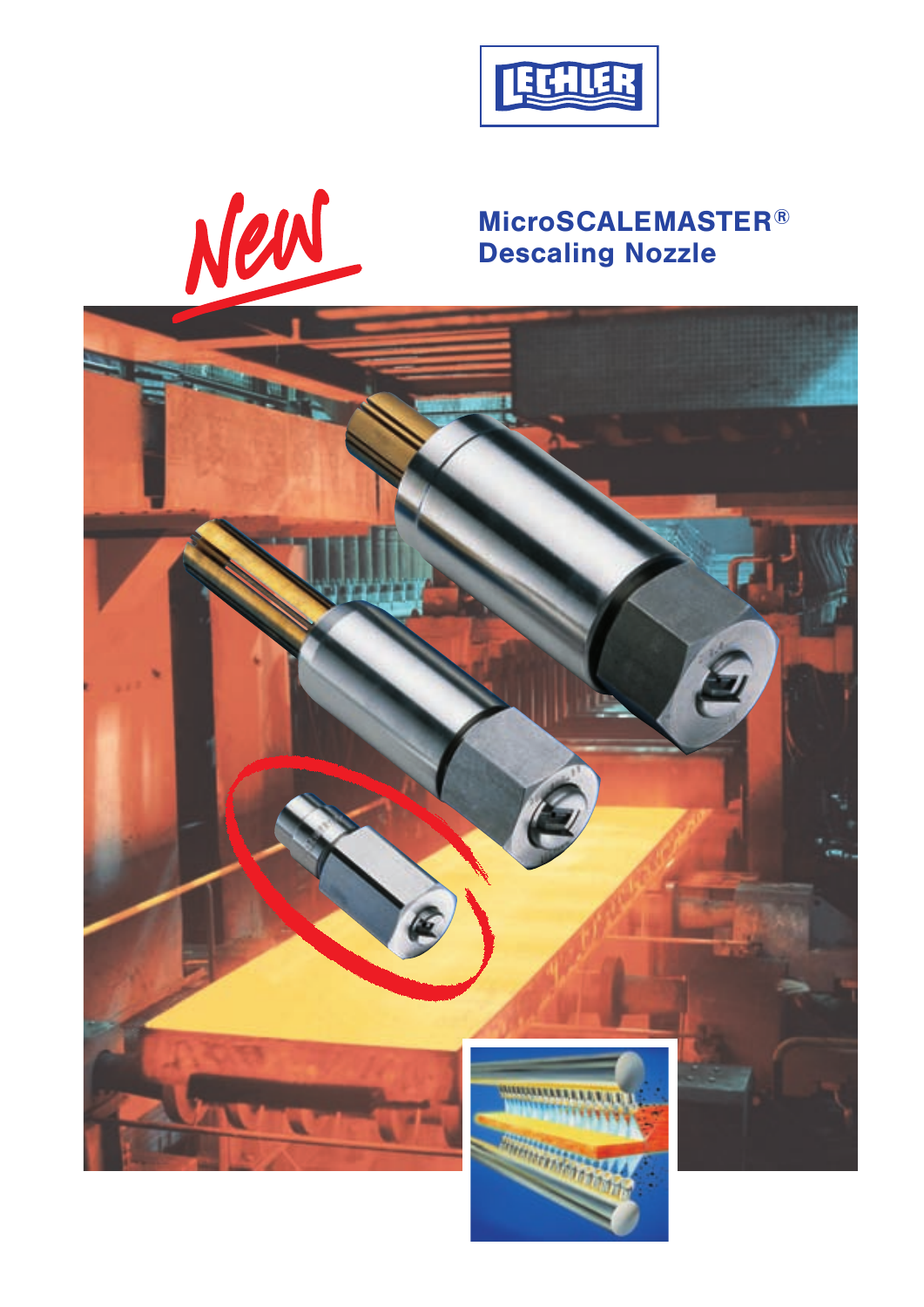# **MicroSCALEMASTER® Size Comparison**

#### **The application and typical problems**

During the early stages of the development of hydraulic descaling nozzles a very robust and large set of components with outer diameters well beyond 40 mm was the solution for spray heights often greater than 300 mm. Today the plant requirements changed significantly for:

- $\blacksquare$  Thin slab plants were the rate of slab cooling during descaling had to be reduced.
- **n** Descaling of sections (heavy, medium and light), rails.
- **n** Descaling of forged products.

All these applications have in common the requirement for small outer nozzle dimensions suitable for spray heights between 50 and 100 mm. Moreover, it is desirable to keep the welding nipple dia meter to a minimum which reduces the "Swiss Cheese Perforation Effect" on headers and spray rings especially with small nozzle pitches.

#### **The solution — MicroSCALEMASTER®**

The **MicroSCALEMASTER®** outer welding nipple diameter of only 16 mm (Standard-SCALEMASTER® 43,5 mm, MiniSCALEMASTER® 27 mm) allows complicated spray ring designs. It also helps to reduce the header pipe wall thickness for flat product descaling in thin slab rolling mills. This is a remarkable cost saving factor especially at pressures beyond 300 bars.





Comparison of MiniSCALEMASTER® and **MicroSCALEMASTER®**: Typical arrangement

#### Standard SCALEMASTER® MiniSCALEMASTER® **MicroSCALEMASTER®**



**MicroSCALEMASTER®** minimum nozzle pitch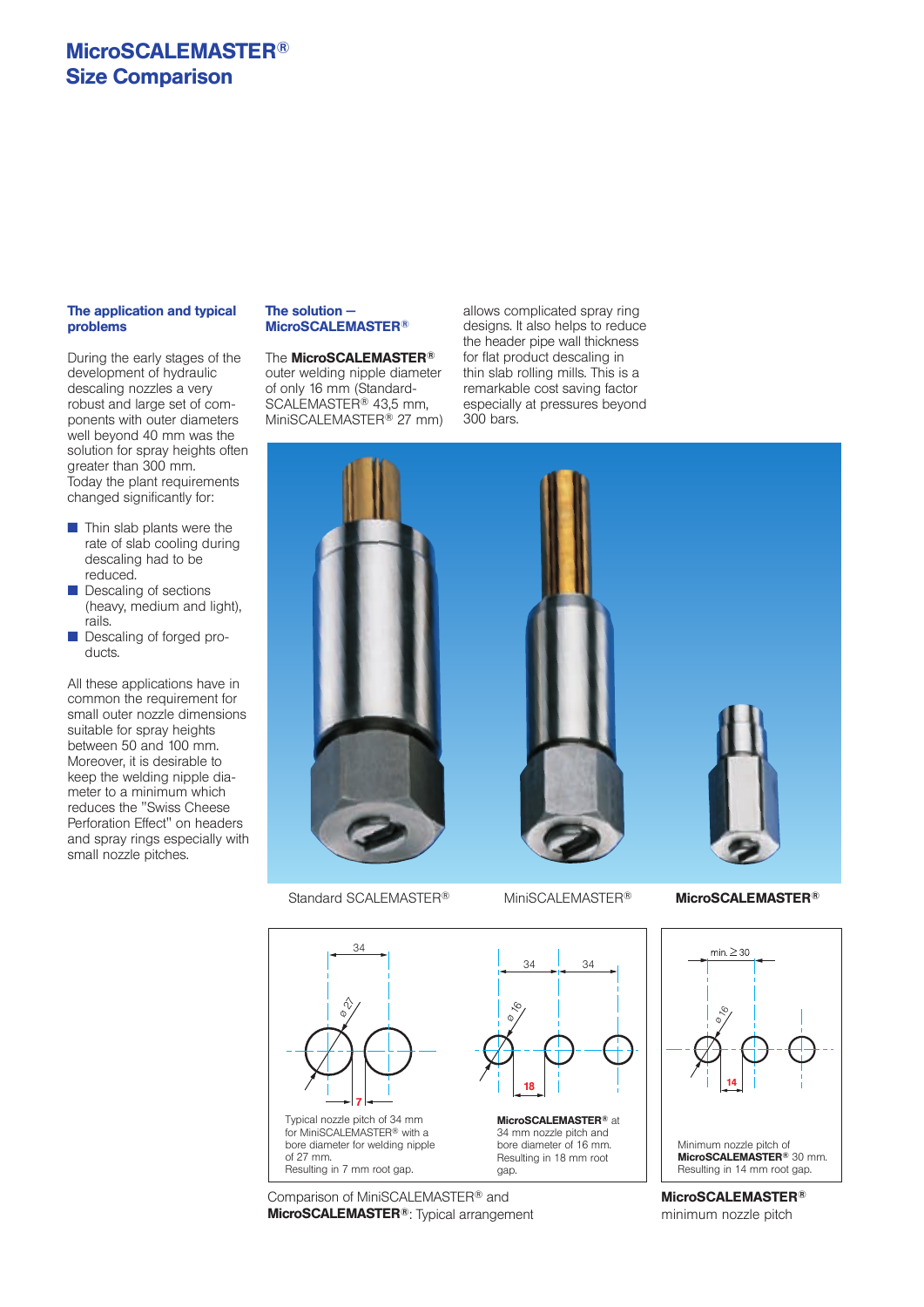# **MicroSCALEMASTER® Flow Rate Chart Ordering Data**

| $\overline{\mathbf{\mathbf{\mathbf{\mathbf{\mathbf{\mathbf{\mathbf{\mathbf{\mathbf{X}}}}}}}}}$ | <b>Ordering No.</b> |                                           | A<br>Ø | н<br>Ø | Flow rate for water (V) |                                                |         |                                                         |         |                                                        |
|------------------------------------------------------------------------------------------------|---------------------|-------------------------------------------|--------|--------|-------------------------|------------------------------------------------|---------|---------------------------------------------------------|---------|--------------------------------------------------------|
| Spray angle $\alpha$                                                                           | <b>Type</b>         | Mat.-<br>No.<br>27<br>Tungsten<br>carbide | [mm]   | [mm]   | (1450 psi)<br>[1/min]   | <b>p</b> = 100 bar<br><b>[US</b><br>Gall./min] | [1/min] | $p = 200$ bar<br>(2900 psi)<br><b>TUS</b><br>Gall./min1 | [1/min] | $p = 400$ bar<br>(5800 psi)<br><b>TUS</b><br>Gall./min |
| $22^{\circ}$                                                                                   | 622.495             | $\circ$                                   | 1.2    | 1.5    | 12.00                   | 3.17                                           | 16.97   | 4.50                                                    | 24.00   | 6.34                                                   |
|                                                                                                | 622.535             | $\circ$                                   | 1.4    | 1.8    | 15.00                   | 3.96                                           | 21.21   | 5.60                                                    | 30.00   | 7.92                                                   |
|                                                                                                | 622.565             | $\bigcirc$                                | 1.8    | 2.0    | 18.00                   | 4.76                                           | 25.46   | 6.73                                                    | 36.00   | 9.52                                                   |
|                                                                                                | 622.605             | Ω                                         | 1.8    | 2.1    | 23.00                   | 6.08                                           | 32.53   | 9.39                                                    | 46.00   | 12.16                                                  |
|                                                                                                | 622.645             | $\circ$                                   | 2.0    | 2.5    | 28.00                   | 7.40                                           | 39.60   | 10.46                                                   | 56.00   | 14.80                                                  |
| $26^\circ$                                                                                     | 622.496             | $\circ$                                   | 1.5    | 1.17   | 12.00                   | 3.17                                           | 16.97   | 4.50                                                    | 24.00   | 6.34                                                   |
|                                                                                                | 622.536             | О                                         | 1.75   | 1.3    | 15.00                   | 3.96                                           | 21.21   | 5.60                                                    | 30.00   | 7.92                                                   |
|                                                                                                | 622.566             | $\bigcirc$                                | 2.0    | 1.5    | 18.00                   | 4.76                                           | 25.46   | 6.73                                                    | 36.00   | 9.52                                                   |
|                                                                                                | 622.606             | $\bigcirc$                                | 2.1    | 1.7    | 23.00                   | 6.08                                           | 32.53   | 9.39                                                    | 46.00   | 12.16                                                  |
|                                                                                                | 622.646             | О                                         | 2.5    | 1.9    | 28.00                   | 7.40                                           | 39.60   | 10.46                                                   | 56.00   | 14.80                                                  |
| $30^\circ$                                                                                     | 622.497             | $\circ$                                   | 1.5    | 1.16   | 12.00                   | 3.17                                           | 16.97   | 4.50                                                    | 24.00   | 6.34                                                   |
|                                                                                                | 622.537             | $\bigcirc$                                | 1.75   | 1.3    | 15.00                   | 3.96                                           | 21.21   | 5.60                                                    | 30.00   | 7.92                                                   |
|                                                                                                | 622.567             | О                                         | 2.0    | 1.4    | 18.00                   | 4.76                                           | 25.46   | 6.73                                                    | 36.00   | 9.52                                                   |
|                                                                                                | 622.607             | $\bigcirc$                                | 2.1    | 1.6    | 23.00                   | 6.08                                           | 32.53   | 9.39                                                    | 46.00   | 12.16                                                  |
|                                                                                                | 622.647             | $\circ$                                   | 2.5    | 1.8    | 28.00                   | 7.40                                           | 39.60   | 10.46                                                   | 56.00   | 14.80                                                  |
| $40^{\circ}$                                                                                   | 622.498             | $\circ$                                   | 1.5    | 1.11   | 12.00                   | 3.17                                           | 16.97   | 4.50                                                    | 24.00   | 6.34                                                   |
|                                                                                                | 622.538             | $\bigcirc$                                | 1.75   | 1.2    | 15.00                   | 3.96                                           | 21.21   | 5.60                                                    | 30.00   | 7.92                                                   |
|                                                                                                | 622.568             | $\circ$                                   | 2.0    | 1.2    | 18.00                   | 4.76                                           | 25.46   | 6.73                                                    | 36.00   | 9.52                                                   |
|                                                                                                | 622.608             | О                                         | 2.1    | 1.5    | 23.00                   | 6.08                                           | 32.53   | 9.39                                                    | 46.00   | 12.16                                                  |
|                                                                                                | 622.648             | $\circ$                                   | 2.5    | 1.6    | 28.00                   | 7.40                                           | 39.60   | 10.46                                                   | 56.00   | 14.80                                                  |

**Volume rate conversion formula:** 

$$
\dot{V}_2 = \sqrt{\frac{p_2}{p_1}} * \dot{V}_1 \stackrel{[l/min]}{=} \\
p_2 = \left(\frac{\dot{V}_2}{\dot{V}_1}\right)^2 * p_1 \stackrel{[bar]}{=} \\
$$

**How to order: Type + Mat.-No. = Ordering No.**  $\overline{622.495 + 27}$  = 622.495.27

 $A =$  equivalent bore diameter  $\cdot E =$  narrowest free cross section



**MicroSCALEMASTER®** arrangement on a header